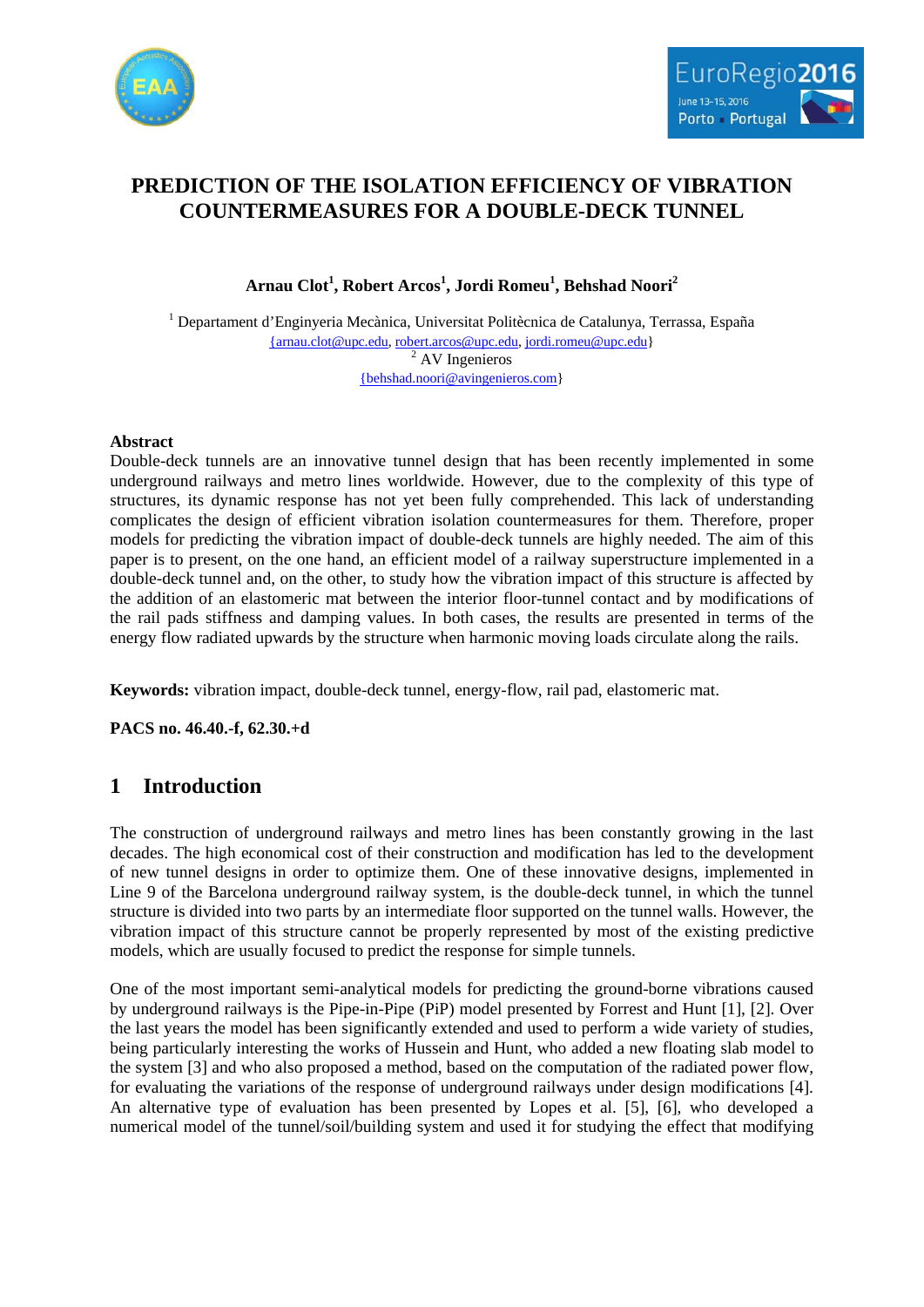

the soil stratification and changing the under slab mat stiffness has on the response. The first semianalytical double-deck model presented in the literature coupled the PiP model to a infinite strip plate model [7]. The model was used by Clot et al. [8] to compare the power flow radiated by a double-deck tunnel structure with that radiated by a simple tunnel in plane strain conditions.

In this work, a superstructure model composed of rails directly fixed to the tunnel interior floor is added to the double-deck tunnel model [7]. The remainder of the paper is structure as follows: The proposed model and energy flow computation are briefly described in section 2. The results for the elastomeric mat and rail pad modifications are presented in section 3. Finally, the conclusions of the work are detailed in section 4.

### **2 Model description**

The model used for describing the dynamic response of a double-deck tunnel structure embedded in a homogeneous soil is schematised in [Figure 1.](#page-2-0) The model considers the following assumptions:

- **Superstructure**: The rails are represented as Bernoulli-Euler beams of infinite length. Both rails are coupled to the tunnel's interior floor with direct fixation fasteners. The rail pads are modelled as a continuous layer with a constant stiffness per metre  $k_F$  and a constant viscous damping per metre  $c_F$ . Two vertical harmonic point loads moving at a constant speed  $v_t$  are assumed to be applied at both rails.
- **Interior floor**: The interior floor is considered as an infinite thin strip plate of constant crosssection. The rails are centred in the interior floor and separated a distance  $d_r$ . The coupling between the interior floor and the tunnel structure is performed using the receptance method. An elastomeric mat is implemented between the interior floor and the tunnel structure at the tunnel-floor joining positions. The mat is modelled as a continuous layer with a constant stiffness per metre  $k_M$  and a constant viscous damping per metre  $c_M$ .
- **Tunnel and soil**: The soil and the tunnel are modelled using the PiP model [1]. The initial formulation of this well-established model considers the tunnel structure as an infinite thin cylindrical shell and the soil as a homogeneous viscoelastic full space.

With the considered formulation, the response of the system to a harmonic moving load of the form

$$
p(x,t) = p_0 \cos(\tilde{\omega}t) \delta(x - v_t t)
$$
 (1)

can be expressed as

$$
u(0,t) = \frac{1}{(2\pi)^2 v_t} \text{Re}\left[\int_{-\infty}^{\infty} H\left(\frac{\omega - \widetilde{\omega}}{v_t}, \omega\right) e^{i\omega t} d\omega\right],\tag{2}
$$

where  $\tilde{\omega}$  is the excitation angular frequency,  $v_t$  is the load speed and where H is the response of the double-deck tunnel model to two vertical harmonic loads of amplitude 0.5 N applied on both rails expressed in the wavenumber-frequency domain [7]. The cross-section  $x = 0$  m has been chosen for simplicity.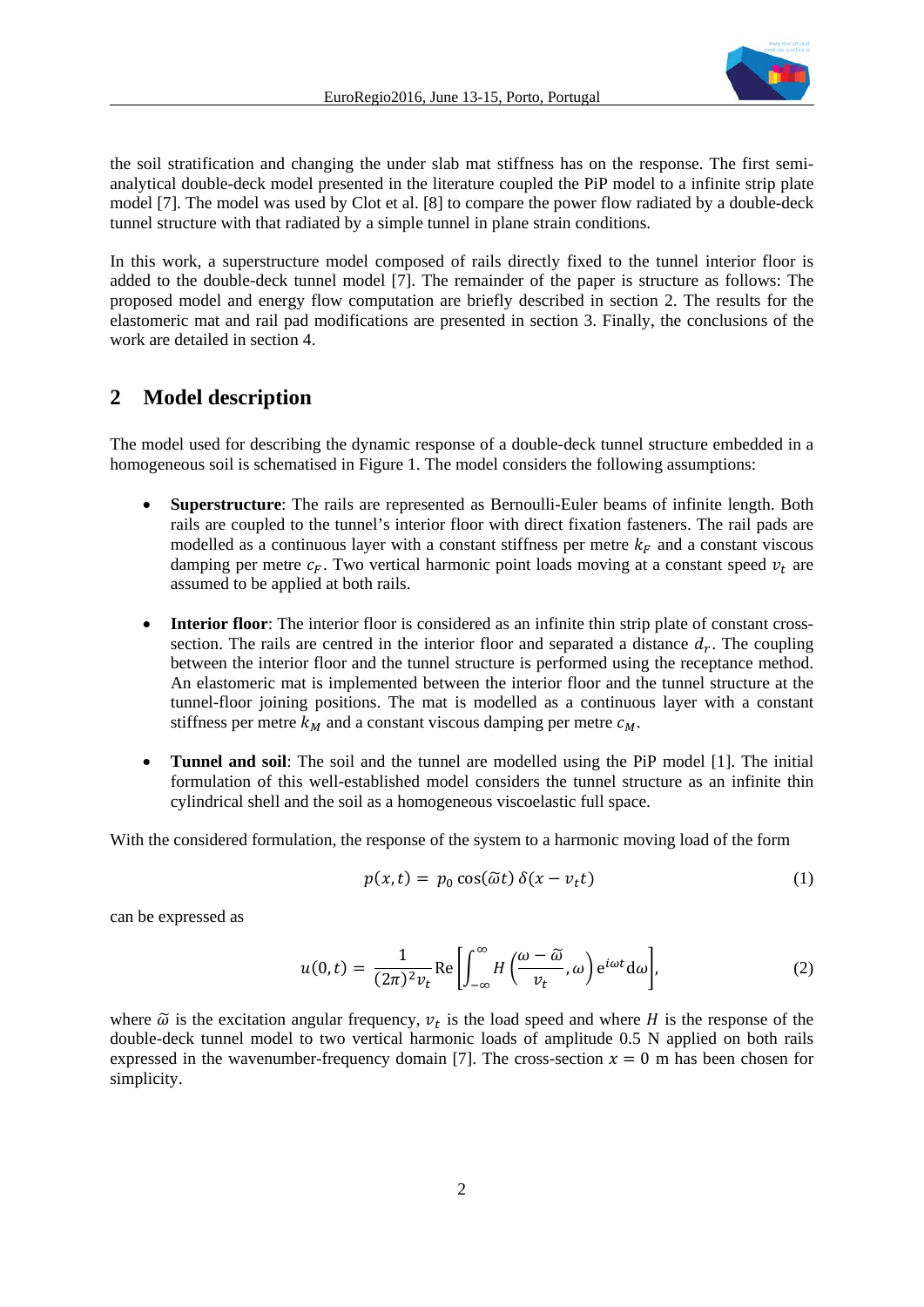



Figure 1 - The proposed double-deck tunnel model.

<span id="page-2-0"></span>Rather than using the response of a particular point of the soil, the isolation efficiency of the considered vibration countermeasures is studied by computing the total energy radiated upwards due to the harmonic moving point load excitation. This result is obtained computing the power flow radiated across the surface represented in [Figure 2](#page-2-1) during the load circulation. The radiated energy can be expressed as

$$
E = \int_{-\infty}^{\infty} P(t) \mathrm{d}t,\tag{3}
$$

where  $P(t)$  is the total power flow radiated upwards, which is obtained from

$$
P(t) = r_m \Delta x \int_0^{\pi} \nu(\theta, t) \cdot \tau(\theta, t) d\theta,
$$
\n(4)

where  $r_m$  is the measuring radius,  $\Delta x$  is the width of the considered cylindrical strip surface and where  $v(\theta,t)$  and  $\tau(\theta,t)$  are the velocity and stress fields of the soil, which are obtained from similar expressions to that defined for the displacement field [7].



<span id="page-2-1"></span>Figure 2 – Chosen surface for computing the radiated energy flow.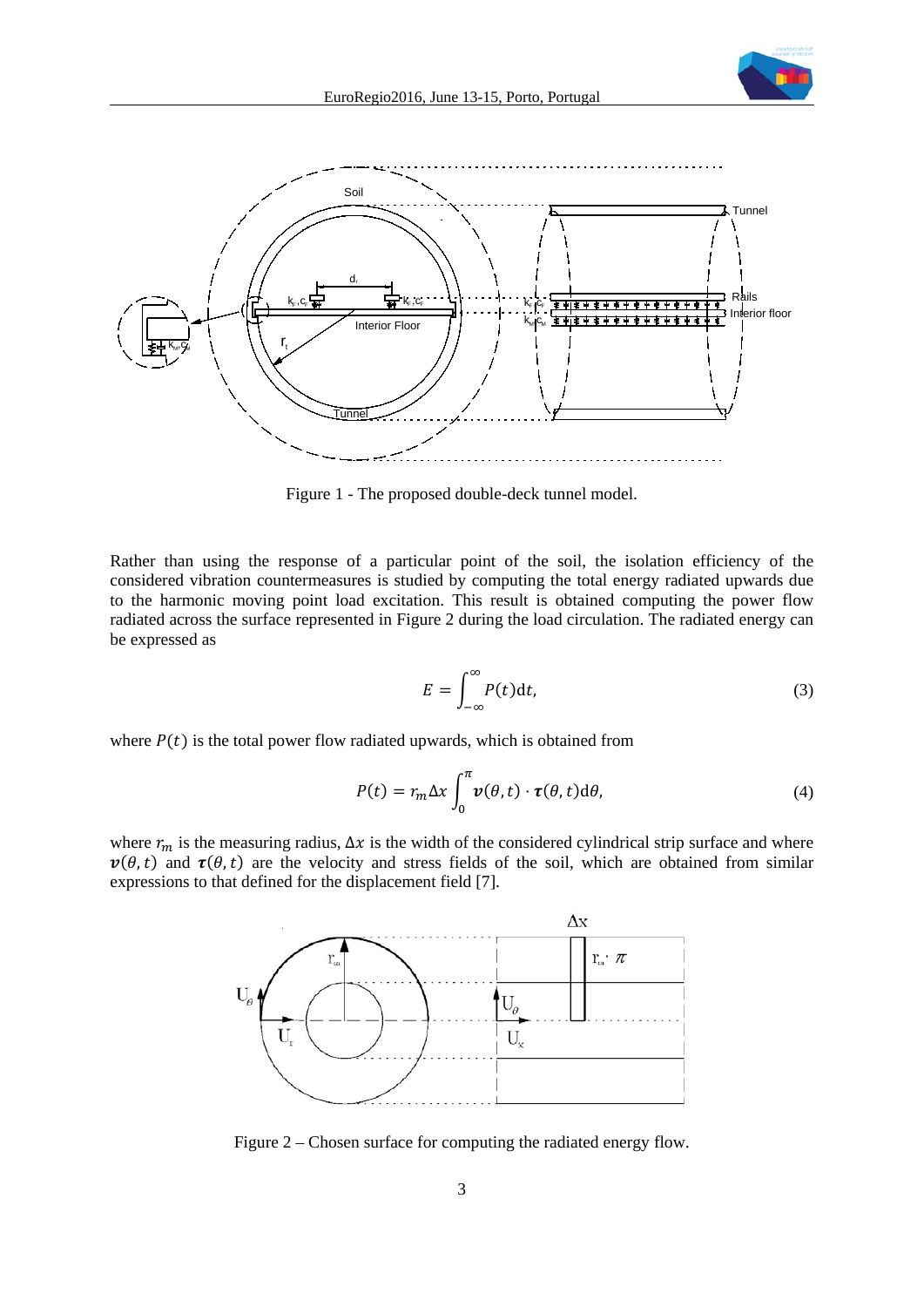

## **3 Results**

#### **3.1 Initial considerations**

The response to the dynamic excitation caused by a train pass in a fixed position of the soil is obtained as the summation of the response at this point to each axle load  $g_{axle}(\tilde{\omega})$  [9]. Each one of these contributions is computed as the product of  $g_{axle}(\tilde{\omega})$  by the response of the soil to a unitary harmonic moving point load  $H\left(\frac{\omega-\omega}{n\epsilon}\right)$  $(\frac{\omega}{v_t}, \omega)$ . Therefore, the variation of the soil response due to a modification of any of the system parameters would be caused by the combination of the variations caused in both terms. The studies performed in this work are focused on determining the effect caused in  $H\left(\frac{\omega-\omega}{n}\right)$  $\frac{1}{v_t}$ ,  $\omega$  ) by a modification of the elastomeric mat and rail pads stiffness and damping values. Due to the fact that the dynamic axle loads are also affected by these modifications, the obtained results cannot be directly understood as reductions or amplifications of the soil vibrations caused by a train pass. Although it is expected that the dynamic axle loads would not be significantly affected by a change in the elastomeric mat parameters, they may change considerably if the rail pad stiffness is modified.

<span id="page-3-0"></span>The geometrical and mechanical parameters considered in all the calculations are presented in [Table 1](#page-3-0) and [Table 2.](#page-3-1) Details regarding the model computation can be found in [7].

| <b>Rail Parameters</b> | Value                               | <b>Floor Parameters</b> | Value                  |
|------------------------|-------------------------------------|-------------------------|------------------------|
| Cross-sectional area   | $6.93 \cdot 10^{-3}$ m <sup>2</sup> | Width                   | 10.9 <sub>m</sub>      |
| Second moment of area  | $23.5 \cdot 10^{-6}$ m <sup>4</sup> | Thickness               | 0.4 <sub>m</sub>       |
| Young modulus          | 207 GPa                             | Young modulus           | 25 GPa                 |
| Density                | 7850 kg/m <sup>3</sup>              | Poisson ratio           | 0.175                  |
| Rails distance         | 1.8 <sub>m</sub>                    | Density                 | 3000 kg/m <sup>3</sup> |

Table 1 – Rail and interior floor parameters.

Table 2 – Tunnel and soil parameters.

<span id="page-3-1"></span>

| <b>Tunnel Parameters</b> | Value            | Soil Parameters | Value                 |
|--------------------------|------------------|-----------------|-----------------------|
| Radius                   | $5.65 \text{ m}$ | Density         | $2000 \text{ kg/m}^3$ |
| Thickness                | 0.4 <sub>m</sub> | Poission ratio  | 0.3                   |
| Young modulus            | 27.6 GPa         | Young modulus   | 150 MPa               |
| Poisson ratio            | 0.175            | P-wave damping  | 0.03                  |
| Density                  | 3000 kg/ $m^3$   | S-wave damping  | 0.03                  |

#### **3.2 Elastomeric mat between the floor and the tunnel**

This section evaluates the effect that a modification of the elastomeric mat stiffness and damping values has on the energy radiated by the double-deck tunnel structure.

[Figure 3](#page-4-0) shows the frequency spectrum of the soil's radial velocity field  $V_r$  and soil's radial stress field  $T_{rr}$  at  $r_m$  = 10 m and  $\theta_m = \pi/2$  for two different load speeds,  $v_t$  = 16 m/s (subplots (a)-(b)) and 32 m/s (subplots (c)-(d)), and for an excitation frequency  $f_e = \frac{\omega}{2\pi} = 60$  Hz. In each case, the results for three different values of the elastomeric mat stiffness ( $k_M = 2.5$ , 10 and 40 MN/m<sup>2</sup>) have been compared. In all cases a viscous damping  $c_M$ =12 kN·s/m<sup>2</sup> has been considered. The results state the importance of the Doppler effect, which spreads the spectrum of the soil response along a range of frequencies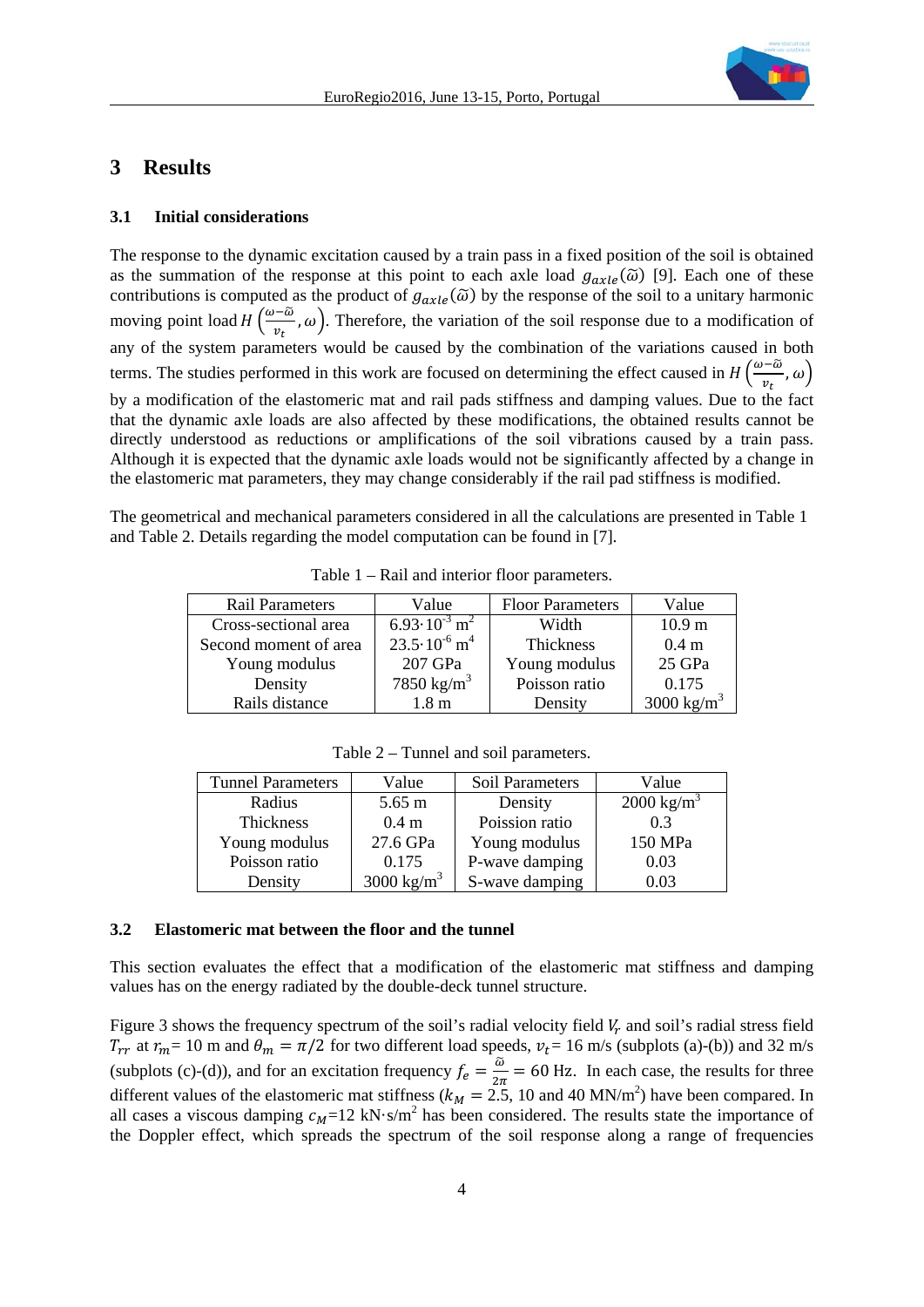

around the excitation one. It can be observed that the width of this frequency range increases with the load speed and that the response is not symmetric respect to the excitation frequency. This range is in agreement with the frequency range of interest defined, for example, in [9]. The results show that both frequency spectra are clearly affected by a modification of the elastomeric mat stiffness value.



<span id="page-4-0"></span>Figure 3 – Soil radial velocity field and radial stress field spectra for  $f_e$  = 60 Hz and for  $v_t$  = 16 m/s (subplots (a)-(b)) and 32 m/s (subplots (c)-(d)). Three different elastomeric mat stiffness values have been considered.

[Figure 4](#page-5-0) shows the power flow radiated upwards for two different load speeds (16 m/s in the upper subplots and 32 m/s in the lower ones) and two different excitation frequencies (20 Hz in the left subplots and 60 Hz in the right ones). The results have been computed using Eq. (4) for  $r_m = 10$  m and  $\Delta x = 1$  m. Only the case  $k_M = 2.5$  MN/m<sup>2</sup> has been considered. The results show that the amplitude of the power flow clearly depends on the considered excitation frequencies but it is almost not affected by an increase in the load speed.

[Figure 5](#page-6-0) presents the energy radiated upwards for excitation frequencies in the frequency range of interest (1-80 Hz). The results are presented for the three elastomeric mat parameters previously used and for two different load speeds: 16 m/s (a) and 32 m/s (b). The results show that the total energy radiated is significantly affected by the stiffness of the floor-tunnel contact. For excitation frequencies over 20 Hz, the softest elastomeric mat is clearly the best option for reducing the energy radiated upwards by a moving harmonic load. Less clear is the response of the system between 5 and 20 Hz, where the responses of the three considered mats are highly variable. Similar results have been obtained for both load speeds.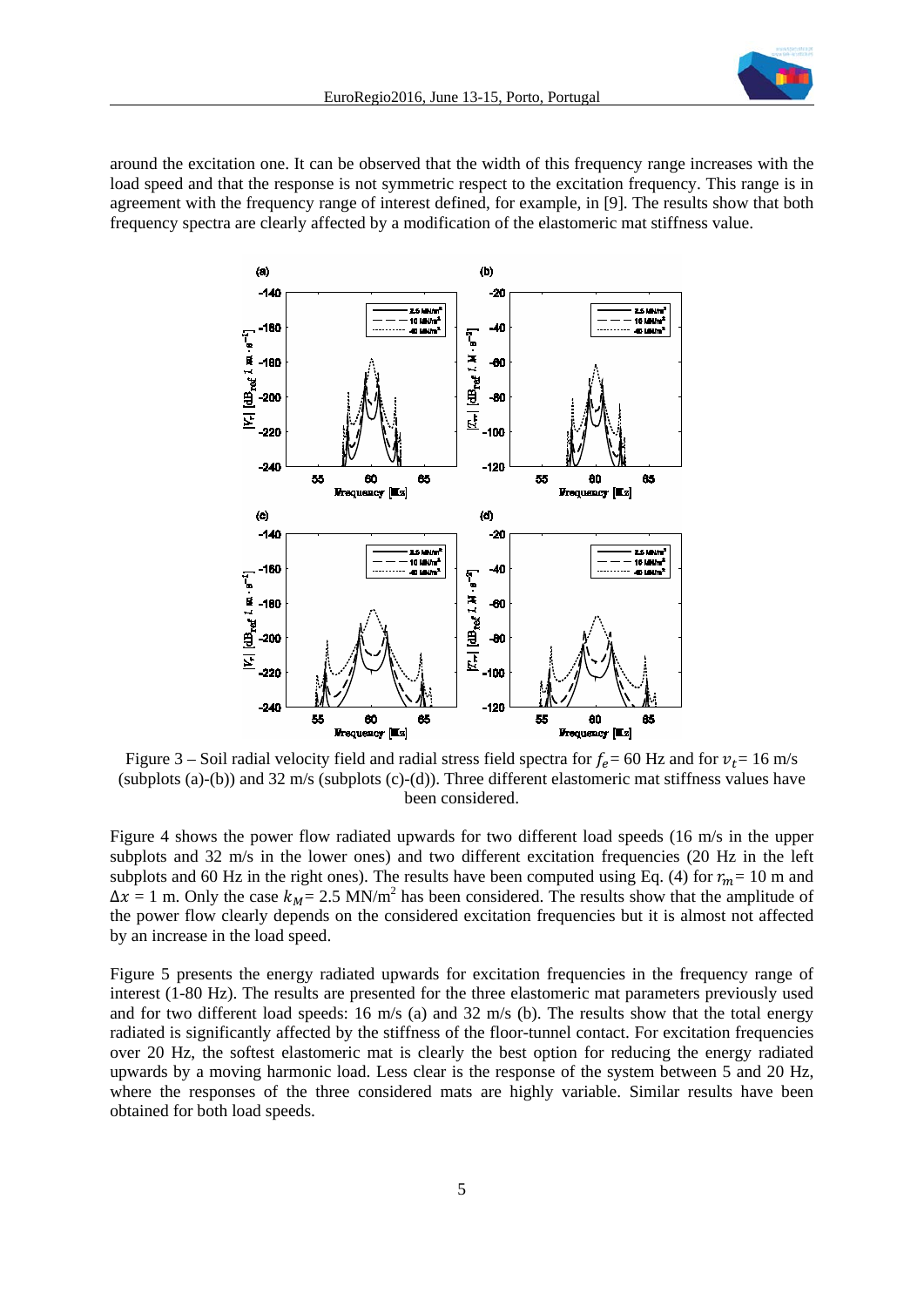



<span id="page-5-0"></span>Figure 4 – Power flow radiated upwards for: (a)  $f_e$  = 20 Hz and  $v_t$  = 16 m/s, (b)  $f_e$  = 60 Hz and  $v_t$  = 16 m/s, (c)  $f_e = 20$  Hz and  $v_t = 32$  m/s and (d)  $f_e = 60$  Hz and  $v_t = 32$  m/s.

In order to quantify the isolation efficiency that can be obtained by modifying the elastomeric mat mechanical parameters, the previous energy flow radiated upwards is integrated from 1 to 80 Hz. The resulting total energy  $E_T$  can be understood as the energy radiated by an excitation which is equal to a white noise of unitary amplitude from 1 to 80 Hz. An insertion loss factor IL is defined as

$$
IL = 10 \log_{10} \left( \frac{E_{T,\text{max}}}{E_T} \right),\tag{5}
$$

where  $E_{T,\text{max}}$  is the maximum value of the total energy radiated upward for the range of elastomeric mat parameters considered.

[Figure 6\(](#page-6-1)a) shows the IL computed for  $k_M$  values between 2 and 200 MN/m<sup>2</sup> and  $c_M$  values between 1 and 100 kN·s/m<sup>2</sup>. The results obtained for the particular case where  $c_M$  has been fixed to 1.9 kN·s/m<sup>2</sup> (dotted line) and  $c_M = 13.9 \text{ kN} \cdot \text{s/m}^2$  (dashed line) have been also presented in subfigures (b) and (c), respectively. As can be observed in the results, the isolation efficiency of the elastomeric mat has a complex dependence on the considered properties, being, in general, higher for smaller values of  $c_M$ . For the studied case, the maximum IL is obtained for  $k_M$  = 14.4 MN/m<sup>2</sup> and  $c_M$  = 72 kN·s/m<sup>2</sup>. It is important to mention that the current study is not considering how feasible is to obtain an elastomeric material with these mechanical characteristics.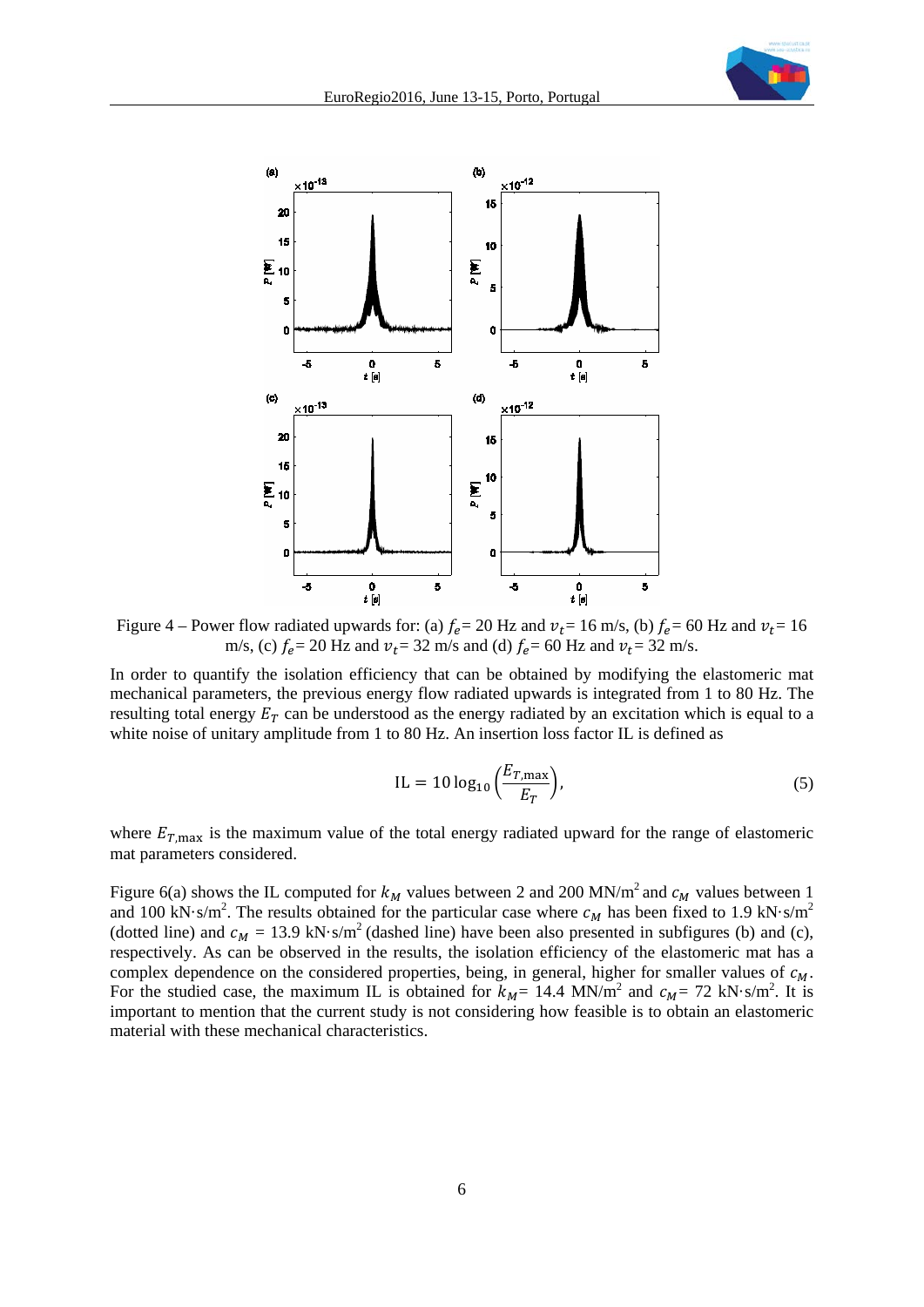



<span id="page-6-0"></span>Figure 5 - Energy flow radiated for three different values of the elastomeric mat stiffness. (a)  $v_t$  = 16



<span id="page-6-1"></span>Figure 6 –IL obtained modifying the elastomeric mat parameters. (a) Results for a wide range of stiffness and damping values. (b) Results for  $c_M = 13.9 \text{ kN} \cdot \text{s/m}^2$ . (c) Results for  $c_M = 1.9 \text{ kN} \cdot \text{s/m}^2$ .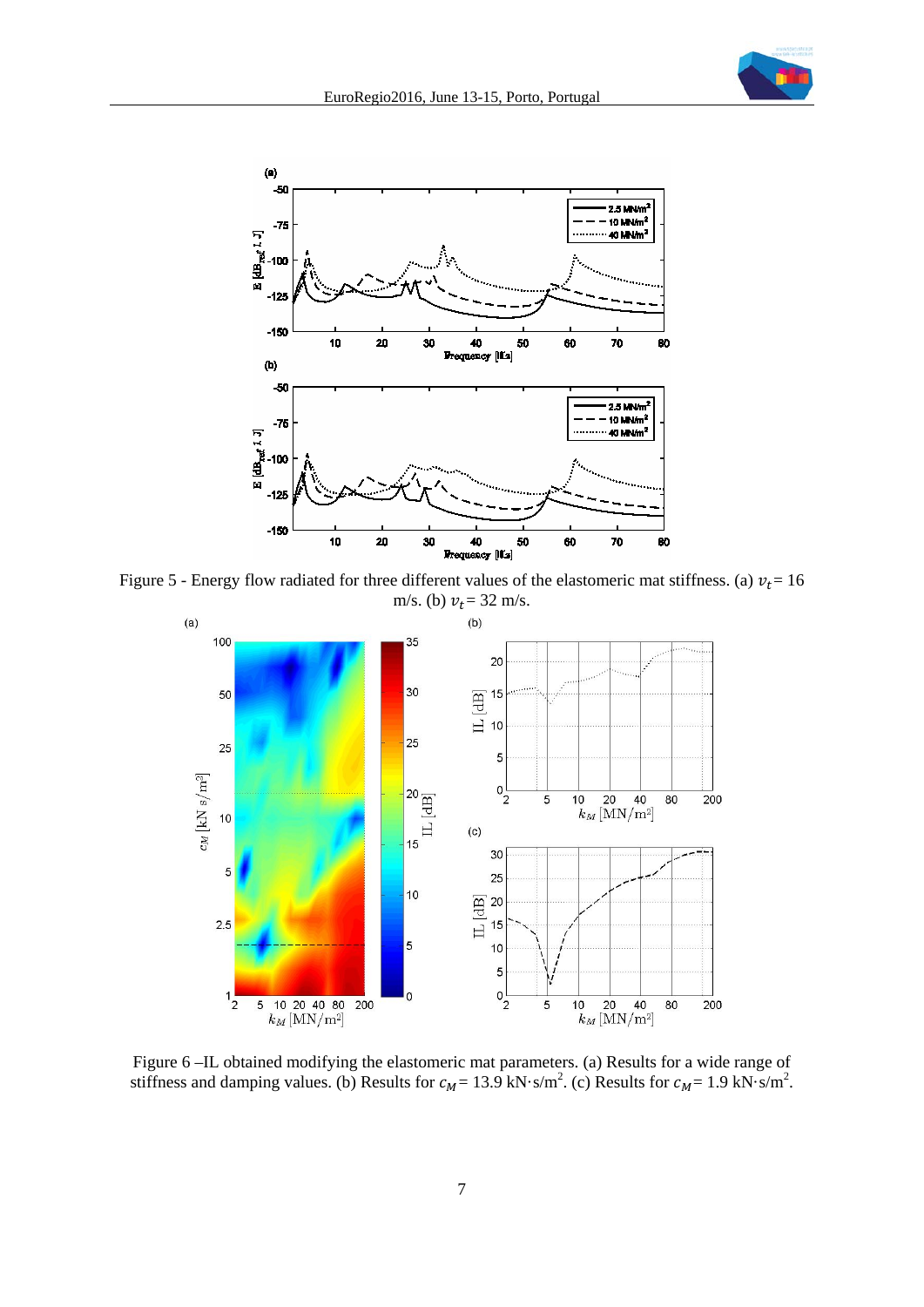

#### **3.3 Rail pads stiffness**

This section presents the results obtained when the stiffness and damping of the rail pads are modified. Because the results obtained are analogous to the elastomeric mat ones, its computation details are just briefly described and only the results regarding the total energy flow radiated upwards for different values of the rail pads stiffness and viscous damping are presented.

In [Figure 7](#page-7-0) the energy radiated upwards is computed for three different  $k_F$  values: 10, 50 and 250 MN/m<sup>2</sup> and for two different load speeds: 16 m/s (a) and 32 m/s (b). A viscous damping  $c_F = 30.0$  $kN·s/m<sup>2</sup>$  has been considered in all cases. The results show that the effect of modifying the rail pads stiffness is only appreciable for excitation frequencies over 20 Hz, being the difference less than 5 dB in the whole range of frequencies studied.



<span id="page-7-0"></span>Figure 7 – Energy flow radiated for three different values of the rail pad stiffness. (a)  $v_t = 16$  m/s and (b)  $v_t = 32$  m/s.

The results presented in [Figure 8](#page-8-0) show the IL obtained for  $k_F$  values between 5 and 500 MN/m<sup>2</sup> and  $c_F$ values between 1 and 100 kN·s/m<sup>2</sup>. The results obtained for the particular case where  $c_F$  has been fixed to 1.7 kN·s/m<sup>2</sup> (dotted line) and the case where has been fixed to  $c_F = 13.0$  kN·s/m<sup>2</sup> (dashed line) have been also presented in subfigures (b) and (c), respectively. The results show that, while the IL is significantly reduced for small values of the damping and stiffness coefficients, for larger values of the damping coefficient it is almost not affected by a modification of the rail pad stiffness. This result indicates that the rail pad isolation efficiency cannot be properly quantified without taking into account its effect in the magnitude of the wheel-rail contact forces. In order to do this, a vehicle dynamic model has to be coupled to the track/tunnel/soil model presented. The next step of the authors' study is to perform this coupling.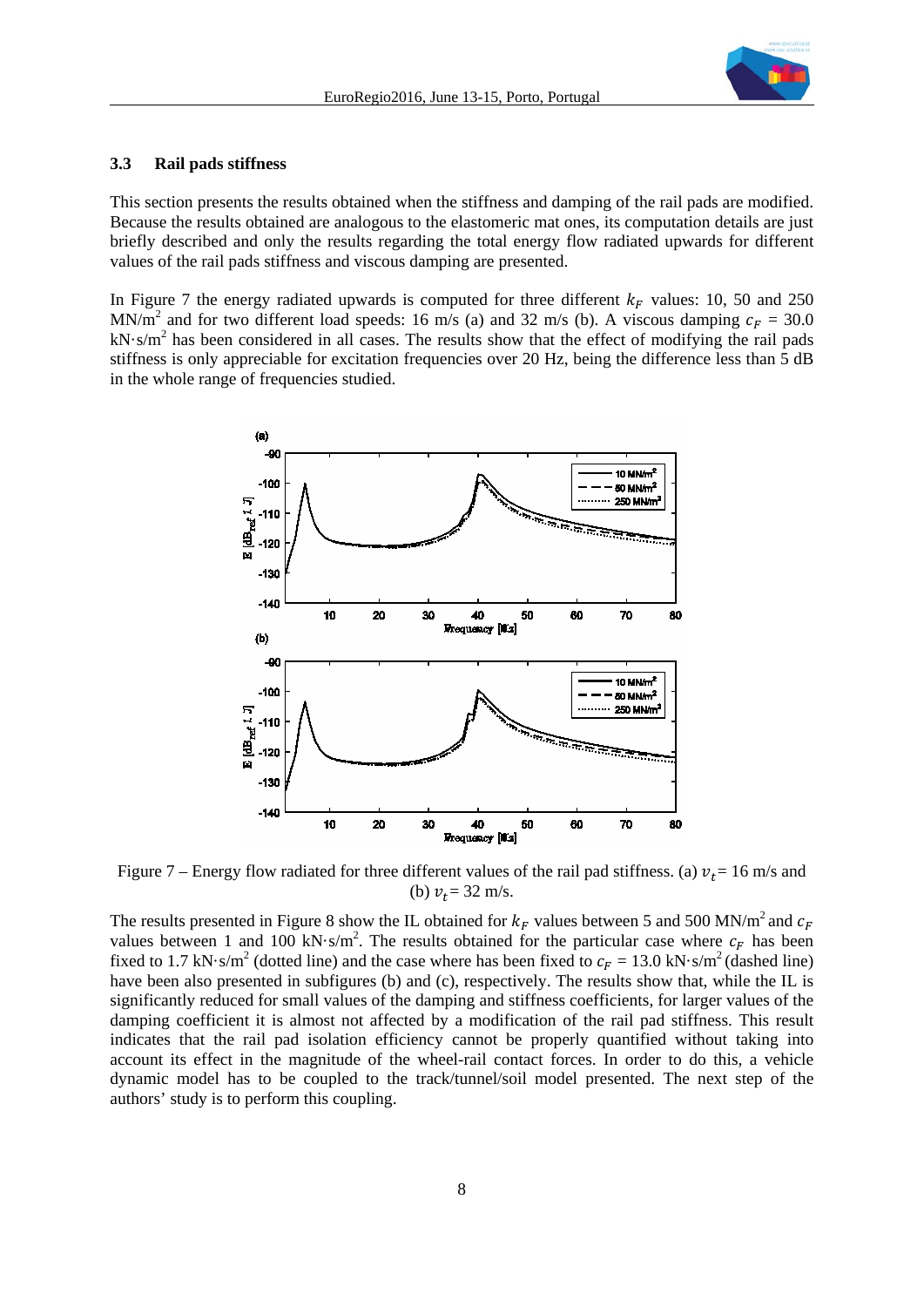



<span id="page-8-0"></span>Figure 8 – IL obtained modifying the rail pads parameters. (a) Results for a wide range of stiffness and damping values. (b) Results for  $c_F = 13.0 \text{ kN} \cdot \text{s/m}^2$ . (c) Results for  $c_F = 1.7 \text{ kN} \cdot \text{s/m}^2$ .

### **4 Conclusions**

This work presents an evaluation of the isolation efficiency of two vibration countermeasures potentially applicable in a double-deck tunnel structure: The addition of an elastomeric mat at the interior floor-tunnel joining positions and the modification of the rail pads mechanical parameters. These evaluations have been performed computing the energy flow radiated by the structure when it is excited by harmonic moving loads. A semi-analytical model of the coupled system rails/double-deck tunnel/soil has been used for performing these calculations.

It has been found that, for the tunnel and soil parameters considered, the modification of the elastomeric mat properties resulted into significant variations of the radiated energy. In particular, the results have shown that the maximum attenuation is obtained for small damping values and rather small stiffness values. The variations observed in the response also highlight the importance of having the mechanical parameters of the system well characterised.

On the other hand, small variations of the radiated energy have been found when the rail pad parameters have been modified. A reduction of its isolation efficiency has been obtained for very small values of its stiffness and damping values. This result indicates that an adequate quantification of the rail pads isolation efficiency requires taking into account how the wheel-rail interaction forces